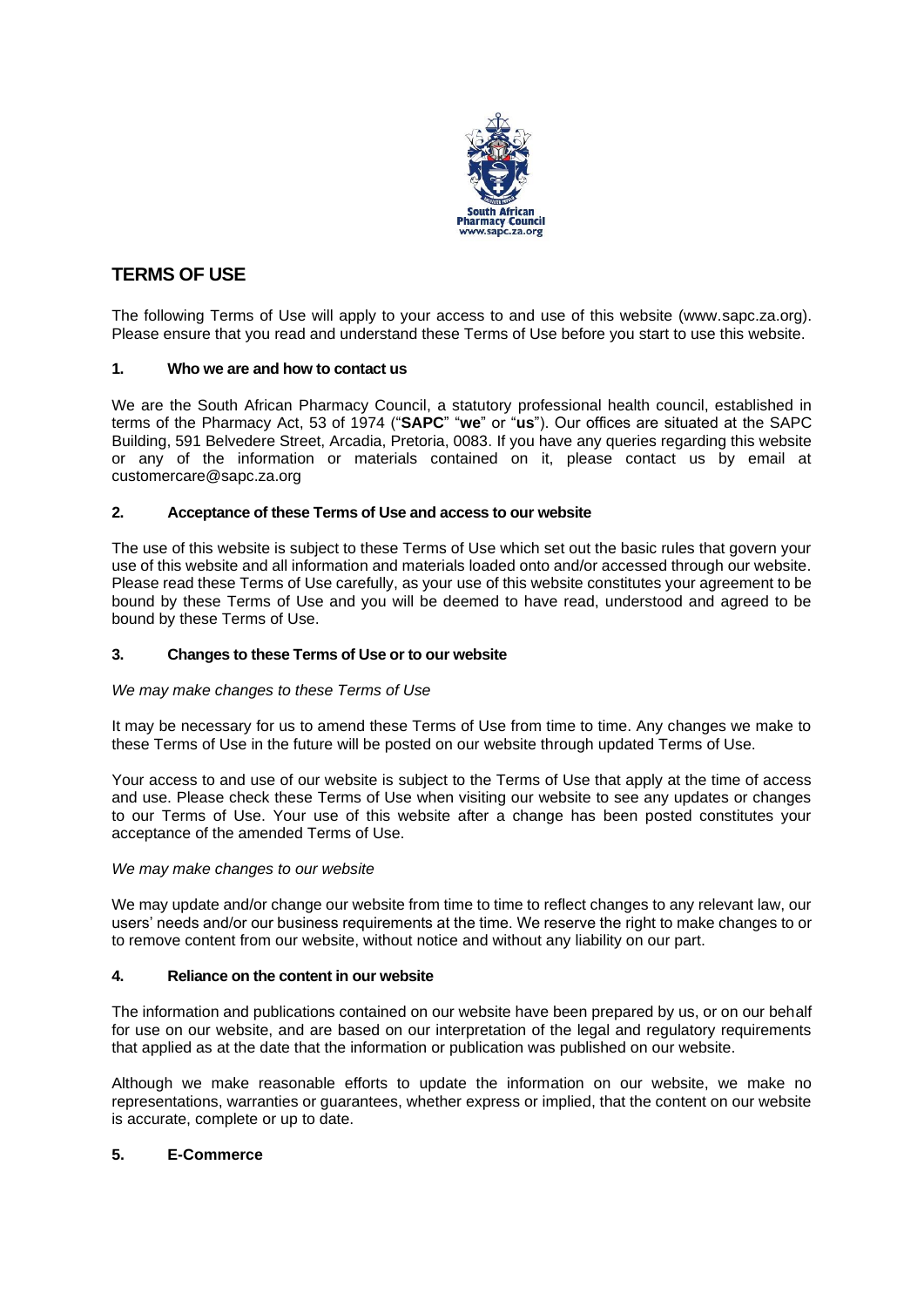The Website, [www.sapc.za.org,](http://www.sapc.za.org/) allows persons registered with us, or who wish to be registered with us, to register on the Website. Registration as such a person on this website is at your own risk.

The private information required for executing the payments placed through the e-commerce facility, namely your personal information and credit card details, will be kept in the strictest confidence by the SAPC and not sold or made known to third parties.

The SAPC undertakes that it has taken all reasonable precautions to secure the credit card processing that is carried out to receive payment for services provided. The SAPC cannot be held responsible for security breaches occurring on your electronic device (Personal Computer or other electronic device used to browse the Website), which may result due to the lack of adequate virus protection software or spyware that you may inadvertently have installed on your device.

### **6. Payments and creation of contract**

All prices quoted on the website are quoted in South African Rand (ZAR).

All payments made through the Website are subject to these Terms of Use.

Payment of the whole price must be made for the services you wish to receive before your application can be accepted.

Once payment has been received the SAPC will confirm the acceptance of your application payment by sending an email to the email address you provide in the application form or as per your account held with us as a registered person with the SAPC.

### **7. Refunds Policy**

# **7.1 Allowable Refunds**

#### *Registration fees*

There will be no refund of registration fees for any reason after there has been any work on the application by the SAPC or the Office of the Registrar. As long as an application for any registration has been forwarded to the relevant line Department, work is considered to have been done and the registration fee will neither be refundable nor transferable.

### *Annual fees*

Annual membership fee refund requests may be allowed under the following circumstances:

- Where an applicant has requested for cancellation of the application for registration which is still being processed even though the registration fee will not be refundable (refer to *Registration fees* above).
- Registered persons whose application for voluntary removal from the relevant register has been approved. The refund will be pro rata for the remaining part of the year less any other applicable outstanding fees.
- Prepaid membership fees, provided that such registered persons who so wish may be allowed to keep reasonable prepayments as credit in their account for next year's fees. In line with the prevention of fraud and money laundering, a credit not exceeding the gazetted annual fee rate shall be deemed to be reasonable.
- Double or duplicate payments, less any other outstanding fees.

#### *Miscellaneous deposits*

Funds that have been wrongly deposited or transferred to the SAPC's bank account by a registered person or member of the public, provided that such person provides proof of such payment.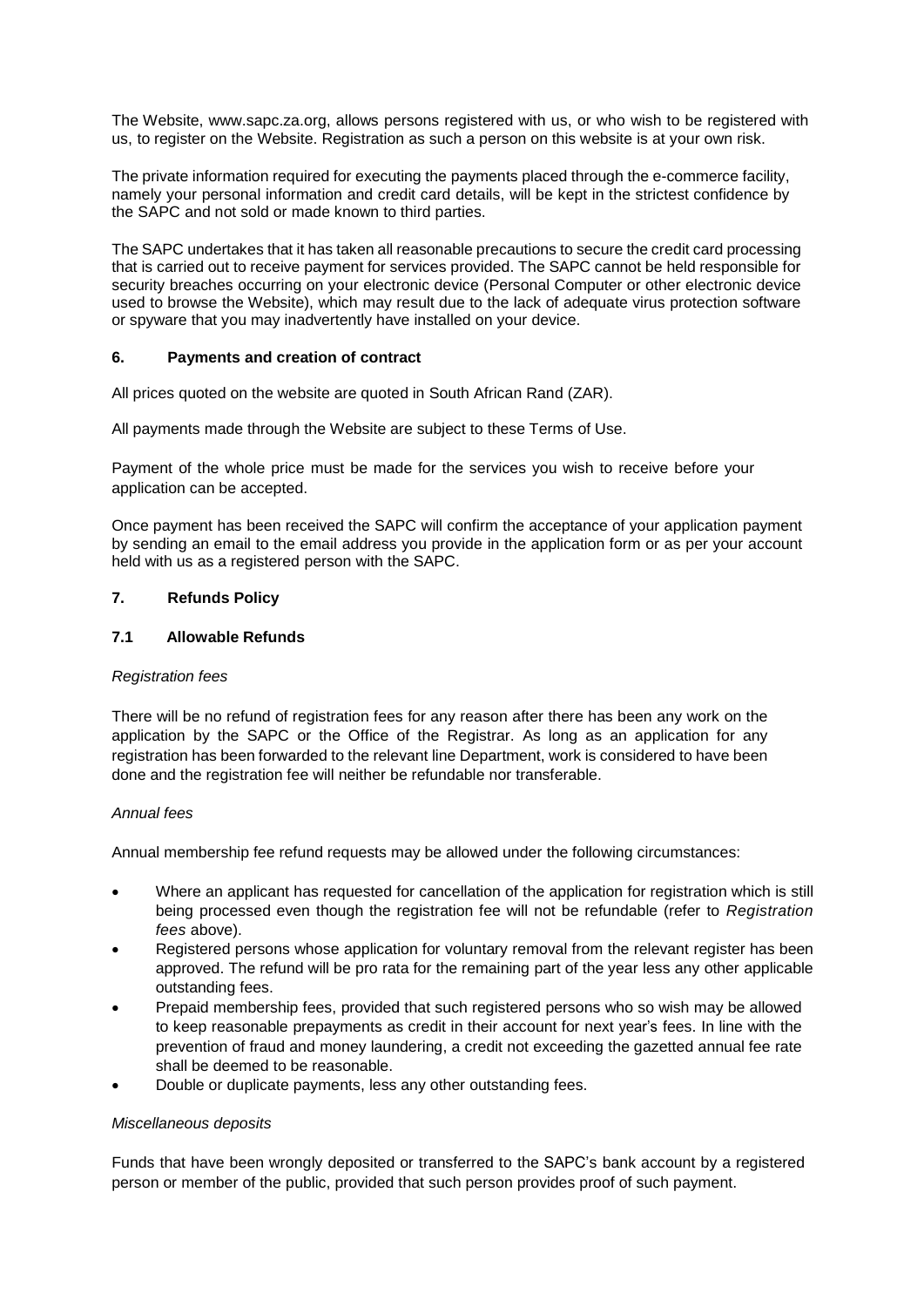# **7.2 Minimum Refund Requirements**

Refunds can only be paid if the Provider has received the money and it has been entered into its accounts, and all debts to the Provider have been paid.

Refunds will only be made into the account of the person/organisation that has made payment to the Provider, as indicated in the proof of payment for the wrong deposit.

Refunds will be made in South African Rands only.

Request for refunds shall be made on the Refund Form together with appropriate supporting documentation attached, being:

- Proof of payment, i.e. deposit slip or electronic transfer report.
- Letter or email requesting refund. In the case of an organisation, such request shall be on an official company/organisation letter head.

### **8. Linking to Third-Party Websites**

*We are not responsible for third-party websites that our website may link to.*

Where our website contains links to other sites and resources that are provided by third parties, these links and resources are provided for your information and convenience only. Third-party links should not be interpreted as an approval by us of those linked websites or the information you may obtain from them, or as an endorsement by us of the linked website, their business or security practices.

The use of third-party websites is entirely at your own risk. We have no control over the contents on or resources contained in any third-party websites and are not responsible for the information, content or material on any linked website, in any manner whatsoever.

These Terms of Use do not apply to any third-party website linked to our website. You should read the terms and conditions of those websites before using them.

You are not entitled (nor will you assist others) to set up links from your own websites to our website (whether by hypertext linking, deep-linking, framing, toggling or otherwise) without our prior written consent, which we may grant or withhold at our discretion.

You agree that when accessing our website you will not scrape or harvest any information, content or materials from our website, either manually or by use of a web spider, web robot or any other web crawling or other technology.

#### **9. Third-party Service Providers**

We may engage the services of third-party service providers to assist us with the hosting, management and maintenance of our website. We will take all reasonable steps to ensure that appropriate contracts are entered into with these third-party service providers, in accordance with the provisions of the Protection of Personal Information Act, No 4 of 2013 ("POPIA").

### **10. Copyright and Intellectual Property**

All intellectual Property rights in and to our website, and all content made available on our website (for example, text, graphics, logos, button icons, images, publications, audio clips, digital downloads, data compilations, and software) belong to or are licensed to us, unless we expressly state otherwise.

The compilation of all content on our website is, where indicated, the exclusive property of the SAPC, and is protected by South African and international copyright laws. No part of our website may be used or copied by any means available unless otherwise agreed to and authorised by us. Any unauthorised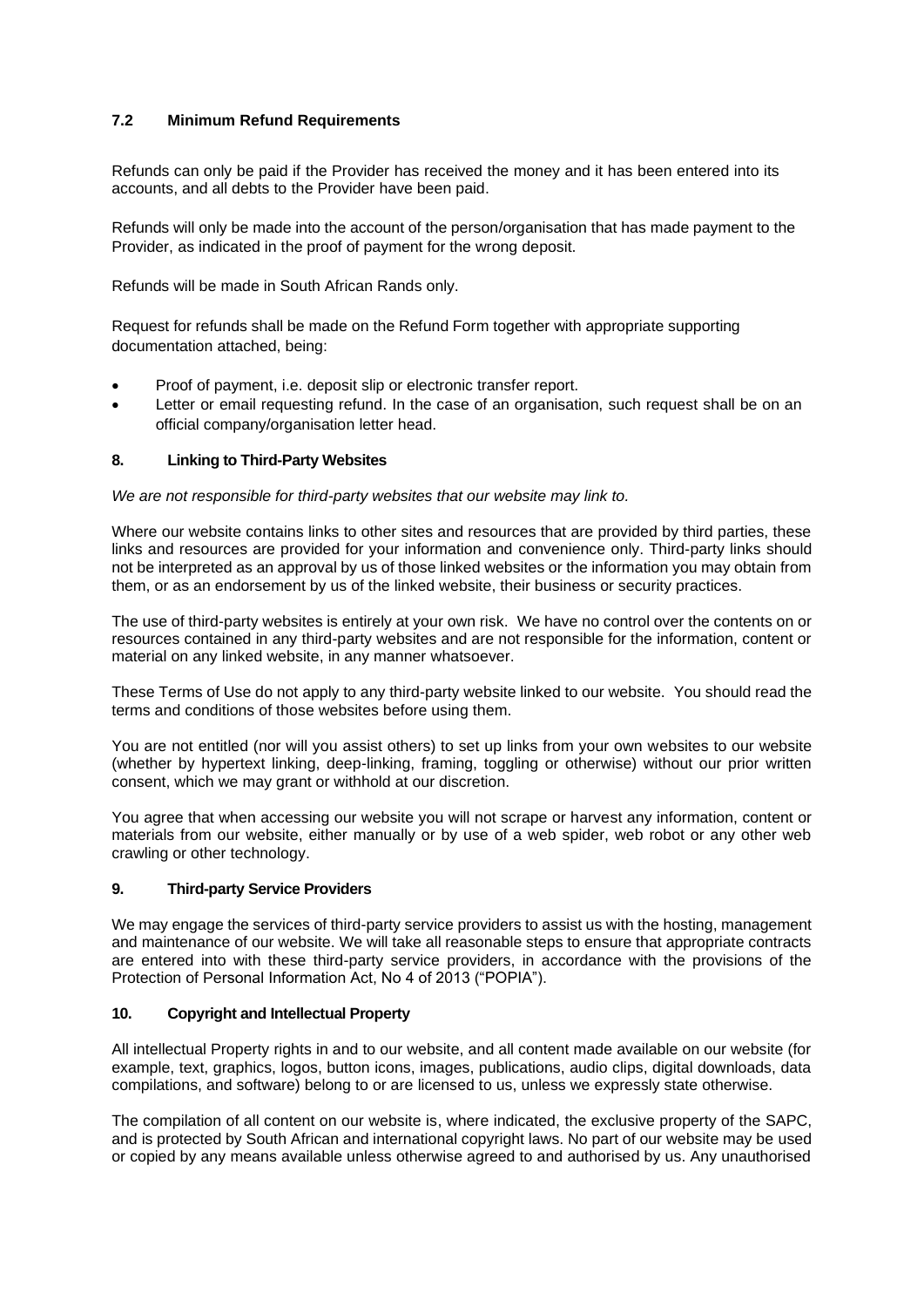use, alteration or dissemination of the information or content on our website is prohibited, and we reserve all our legal rights in this regard.

You are not permitted to use any Trademark of the SAPC, our website or any third-party on our website, without the prior written consent from us and/or any third-party concerned.

We will use commercially reasonable endeavours to ensure that appropriate security measures are in place to protect the information on our website. We will however not be accountable or liable for any consequences that may result from the unlawful breach of copyright or unlawful dissemination of information by third parties copying information off our website.

### **11. Use of cookies**

### WHAT ARE COOKIES?

Cookies are small text files saved to your computer's hard drive that track, save and store information about your interactions and usage of our website. This allows our website, through its server, to provide you with a tailored experience while using our website. Cookies only store information from your browser. They cannot access data or information on your computer's hard drive, and they cannot transfer viruses to your computer or your mobile device.

### WHAT DO WE USE COOKIES FOR?

Our website may use cookies in order to identify users and/or visitors of this website, help you navigate the website and make the most of important features, and to remember personal settings that you have chosen on the website. In no other context do we use cookies to collect information that identifies you personally. Most of the cookies set are automatically deleted from your computer when you leave this website or shortly afterwards.

We may use tracking software to monitor the website's visitors to better understand how visitors use our website. This software is provided by Google Analytics which uses cookies to track visitor usage. The software will save a cookie to your computer's hard drive, in order to track and monitor your engagement and usage of this website, but will not store, save or collect any personal information. The use of cookies therefore assists us to track the usage behaviour of this website, which will assist in compiling aggregate data that will assist us in improving the website's content.

#### **12. Disclaimer and Limitation of Liability**

Except for any express warranties in these Terms of Use, our website is provided on an "as is" basis and is used at your own risk.

We do not accept any liability for any injury, loss, damage or expense arising directly or indirectly from accessing or using our website or any links contained in our website to third-party websites, or for any errors in the information contained in our website which may not always reflect the latest changes in laws and regulations.

We will not be held liable for any damages of any kind that may arise from the use of our website by you or from any information, content, tools or materials included on or otherwise made available to you through our website. This also includes direct, indirect, incidental, punitive and/or consequential damages.

# **13. Website Privacy and Data Protection**

For details on how we may use and process any personal information that we receive from you through the use of our website, please refer to our **[Privacy Notice](https://tuffiassandberg.co.za/privacy-notice/)**.